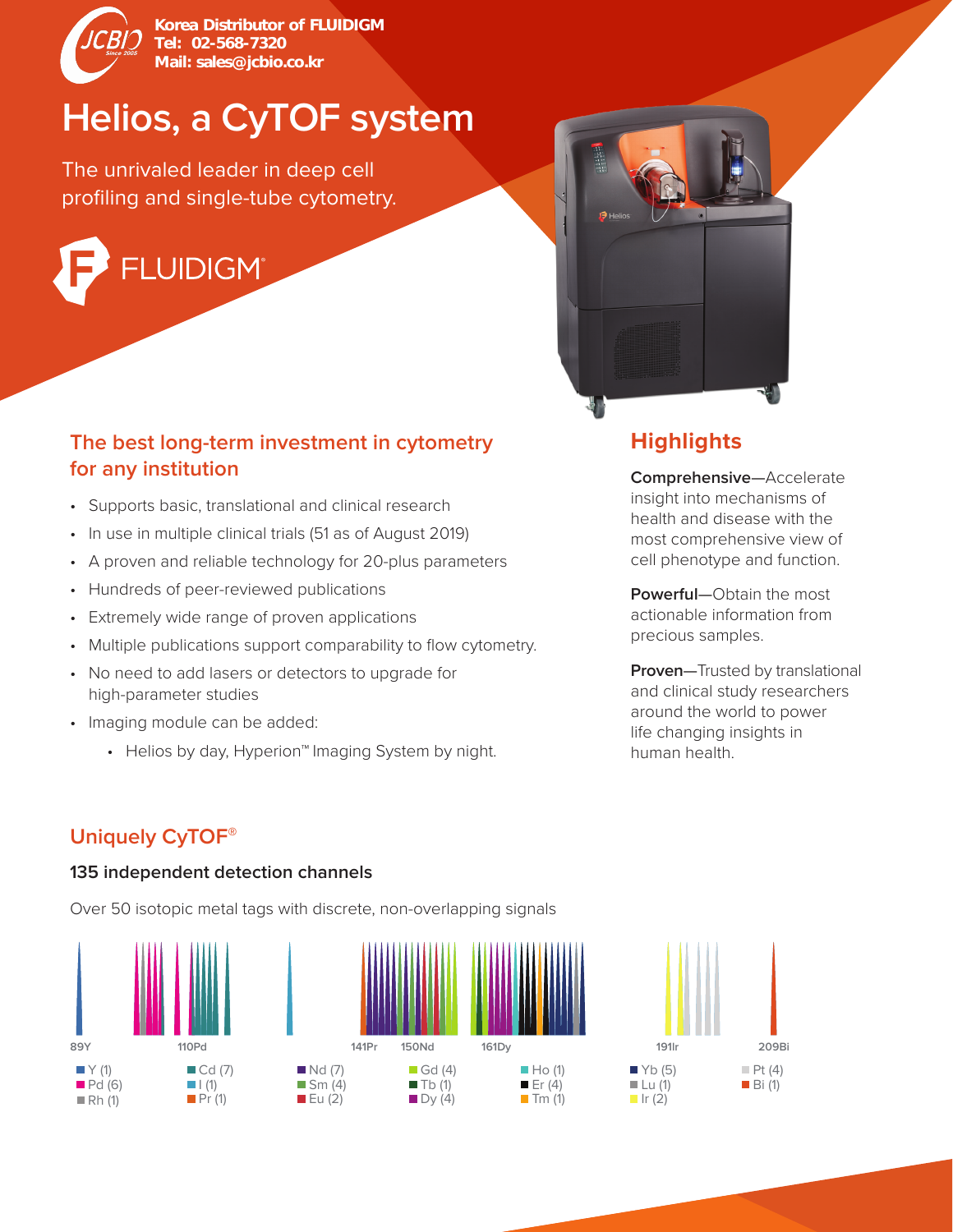#### **Tags and antibodies are available for diverse applications**

- Phenotyping by cell surface or intracellular markers
- Signaling and transcriptional protein analysis
- Cytokine production
- Cell death and apoptosis
- Cell cycle analysis
- TCR identification with tetramer technology
- Epigenetic studies
- Biomolecular and enzymatic processes (for example, protein synthesis, metabolism)

#### **Mass cytometry use is growing quickly**

Peer-reviewed\* publications as of June 2019



\*Does not include commentaries or reviews

#### **Why?**

- **Experiments are single-tube** due to lack of signal spillover.
- Mass cytometry (MC) enables the **broadest range of applications** for both basic and translational research.
- 20-plus-parameter **panels are easier to build** and to modify than fluorescence-based panels.
- MC **antibodies and tags are more stable** than fluorescent tags. Cocktails and labeled cells can be frozen.
- Many published protocols and methods are available, **including guides to data analysis**.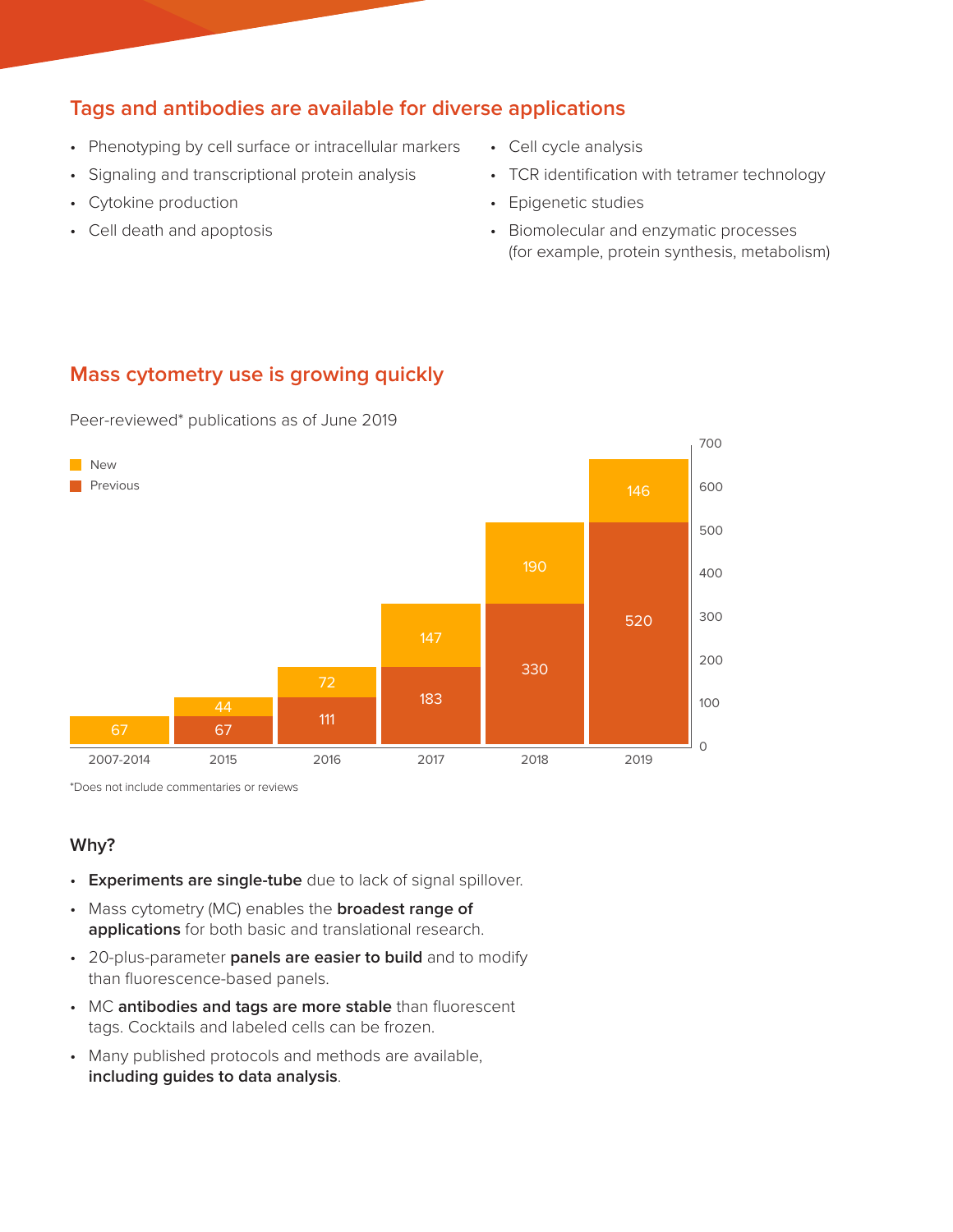#### **Helios™ mass cytometer**

#### **A simple system**

- A single-detector system with a direct path from cell ionization to signal detection
- One daily tuning and system optimization required, regardless of assay or isotopes used
- No compensation or single-stained controls needed
- No impact of autofluorescence on signal sensitivity

Nebulizer aerosolizes cell suspension.



Inductively coupled plasma vaporizes cells and ionizes metal tags.

Ion cloud is transferred to mass analyzer.





| Isotope | A   | B   | Ċ          |
|---------|-----|-----|------------|
| Cell 1  | 44  | 233 | 153        |
| Cell 2  | 67  | 164 | 25         |
| Cell 3  | 437 | 73  | 186        |
| Cell 4  | 74  | 277 | 38         |
| Cell 5  | 55  | 314 | <b>9v6</b> |



FCS file created. Signals integrated per cell.

Masses are separated by time-of-flight (TOF).

 $\mathbf{III}$ 

 $\| \|$ 

 $[|||]$ 

 $IIIII$ 

### **A real-world comparison**

#### **Comparing Fluorescent Flow and Mass Cytometry Optimization and Implementation Workflows\***

Terry Wightman<sup>1</sup>, Julia Houk<sup>1</sup>, Ravi Misra<sup>2</sup>, Meghann O'Brien<sup>1</sup>, Gloria Pryhuber<sup>2</sup>, Matthew Cochran<sup>1.2</sup>, Wojciech Wojciechowski<sup>1.2</sup>, and Timothy Bushnell<sup>1,2</sup>

1 Flow Cytometry Shared Resource Laboratory, University of Rochester Medical Center, Rochester, NY 14642 2Department of Pediatrics, University of Rochester, Rochester, NY, USA.

| Parameter                                 | $MC**$    | FFC <sup>+</sup>                 |
|-------------------------------------------|-----------|----------------------------------|
| Workflow<br>(sample prep and acquisition) | 8 hr      | 10.5 <sub>hr</sub>               |
| Panel design                              | Easy      | Very<br>complex                  |
| Panel size                                | 32        | 17 (TH1)<br>15 (TH2)<br>12 (EOS) |
| Voltage optimization                      | <b>ΝΑ</b> | 2 days                           |
| Antibody titrations                       | 1 day     | 2 days                           |
| Sample consumption<br>per experiment      | 1x        | 4x                               |
| Cell recovery                             | On par    | On par                           |
| Cost (single experiment)                  | \$987     | \$1,168                          |

\*Poster, CYTO 2019

\*\*MC: mass cytometry

†FFC: fluorescence flow cytometry

Additional reasons cited for preferred use of MC for this project:

- Ability to increase the number of parameters without sacrificing detection sensitivity
- Obtaining more data and cellular relationship information from a single sample
- Autofluorescence not a factor in MC, enabling cleaner detection of intracellular targets



**Cost distribution per experiment**